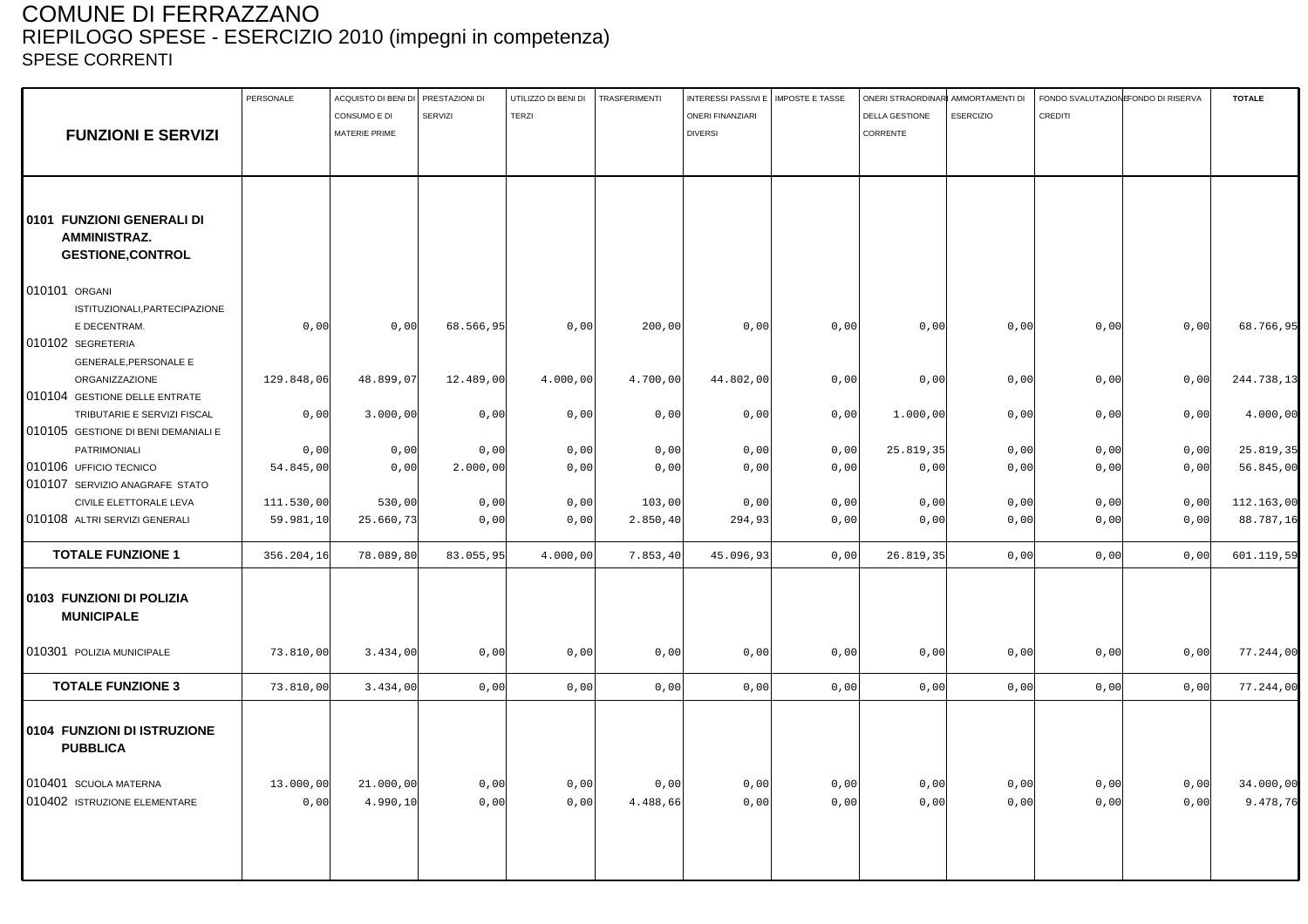## RIEPILOGO SPESE - ESERCIZIO 2010 (impegni in competenza) SPESE CORRENTI

|                                                                   | PERSONALE | ACQUISTO DI BENI DI PRESTAZIONI DI |                | UTILIZZO DI BENI DI | TRASFERIMENTI | INTERESSI PASSIVI E   IMPOSTE E TASSE |      | ONERI STRAORDINARI AMMORTAMENTI DI |                  | FONDO SVALUTAZION FONDO DI RISERVA |      | <b>TOTALE</b> |
|-------------------------------------------------------------------|-----------|------------------------------------|----------------|---------------------|---------------|---------------------------------------|------|------------------------------------|------------------|------------------------------------|------|---------------|
|                                                                   |           | CONSUMO E DI                       | <b>SERVIZI</b> | <b>TERZI</b>        |               | <b>ONERI FINANZIARI</b>               |      | DELLA GESTIONE                     | <b>ESERCIZIO</b> | <b>CREDITI</b>                     |      |               |
| <b>FUNZIONI E SERVIZI</b>                                         |           | MATERIE PRIME                      |                |                     |               | <b>DIVERSI</b>                        |      | CORRENTE                           |                  |                                    |      |               |
|                                                                   |           |                                    |                |                     |               |                                       |      |                                    |                  |                                    |      |               |
|                                                                   |           |                                    |                |                     |               |                                       |      |                                    |                  |                                    |      |               |
| 010403 ISTRUZIONE MEDIA                                           | 0,00      | 2.100,00                           | 0,00           | 0,00                | 0,00          | 0,00                                  | 0,00 | 0,00                               | 0,00             | 0,00                               | 0,00 | 2.100,00      |
| 010405 ASSISTENZA SCOLASTICA,                                     |           |                                    |                |                     |               |                                       |      |                                    |                  |                                    |      |               |
| TRASPORTO, REFEZIONE E ALTR                                       | 0,00      | 0,00                               | 151.151,70     | 0,00                | 0,00          | 0,00                                  | 0,00 | 0,00                               | 0,00             | 0,00                               | 0,00 | 151.151,70    |
| <b>TOTALE FUNZIONE 4</b>                                          | 13.000,00 | 28.090,10                          | 151.151,70     | 0,00                | 4.488,66      | 0,00                                  | 0,00 | 0,00                               | 0,00             | 0,00                               | 0,00 | 196.730,46    |
| 0105 FUNZIONI RELATIVE ALLA<br><b>CULTURA E AI BENI CULTURALI</b> |           |                                    |                |                     |               |                                       |      |                                    |                  |                                    |      |               |
| 010501 BIBLIOTECHE, MUSEI E                                       |           |                                    |                |                     |               |                                       |      |                                    |                  |                                    |      |               |
| PINACOTECHE                                                       | 0,00      | 0,00                               | 0,00           | 0,00                | 0,00          | 0,00                                  | 0,00 | 0,00                               | 0,00             | 0,00                               | 0,00 | 0,00          |
| 010502 TEATRI, ATTIVITA' CULTURALI                                |           |                                    |                |                     |               |                                       |      |                                    |                  |                                    |      |               |
| E SERVIZI DIVERSI                                                 | 0,00      | 0,00                               | 0,00           | 0,00                | 8.830,61      | 0,00                                  | 0,00 | 0,00                               | 0,00             | 0,00                               | 0,00 | 8.830,61      |
| <b>TOTALE FUNZIONE 5</b>                                          | 0,00      | 0,00                               | 0,00           | 0,00                | 8.830,61      | 0,00                                  | 0,00 | 0,00                               | 0,00             | 0,00                               | 0,00 | 8.830,61      |
| 0106 FUNZIONI NEL SETTORE<br><b>SPORTIVO E RICREATIVO</b>         |           |                                    |                |                     |               |                                       |      |                                    |                  |                                    |      |               |
| 010602 STADIO COMUNALE, PALAZZO<br>DELLO SPORT E ALTRI IMPIA      | 0,00      | 0,00                               | 0,00           | 0,00                | 0,00          | 0,00                                  | 0,00 | 0,00                               | 0,00             | 0,00                               | 0,00 | 0,00          |
| 010603 MANIFESTAZIONI NEL SETTORE                                 |           |                                    |                |                     |               |                                       |      |                                    |                  |                                    |      |               |
| SPORTIVO E RICREATIVO                                             | 0,00      | 0,00                               | 0,00           | 0,00                | 0,00          | 0,00                                  | 0,00 | 0,00                               | 0,00             | 0,00                               | 0,00 | 0,00          |
| <b>TOTALE FUNZIONE 6</b>                                          | 0,00      | 0,00                               | 0,00           | 0,00                | 0,00          | 0,00                                  | 0,00 | 0,00                               | 0,00             | 0,00                               | 0,00 | 0,00          |
| 0107 FUNZIONI NEL CAMPO<br><b>TURISTICO</b>                       |           |                                    |                |                     |               |                                       |      |                                    |                  |                                    |      |               |
| 010702 MANIFESTAZIONI TURISTICHE                                  | 0,00      | 0,00                               | 3.500,00       | 0,00                | 500,00        | 0,00                                  | 0,00 | 0,00                               | 0,00             | 0,00                               | 0,00 | 4.000,00      |
| <b>TOTALE FUNZIONE 7</b>                                          | 0,00      | 0,00                               | 3.500,00       | 0,00                | 500,00        | 0,00                                  | 0,00 | 0,00                               | 0,00             | 0,00                               | 0,00 | 4.000,00      |
| 0108 FUNZIONI NEL CAMPO DELLA<br><b>VIABILITA' E DEI TRASPORT</b> |           |                                    |                |                     |               |                                       |      |                                    |                  |                                    |      |               |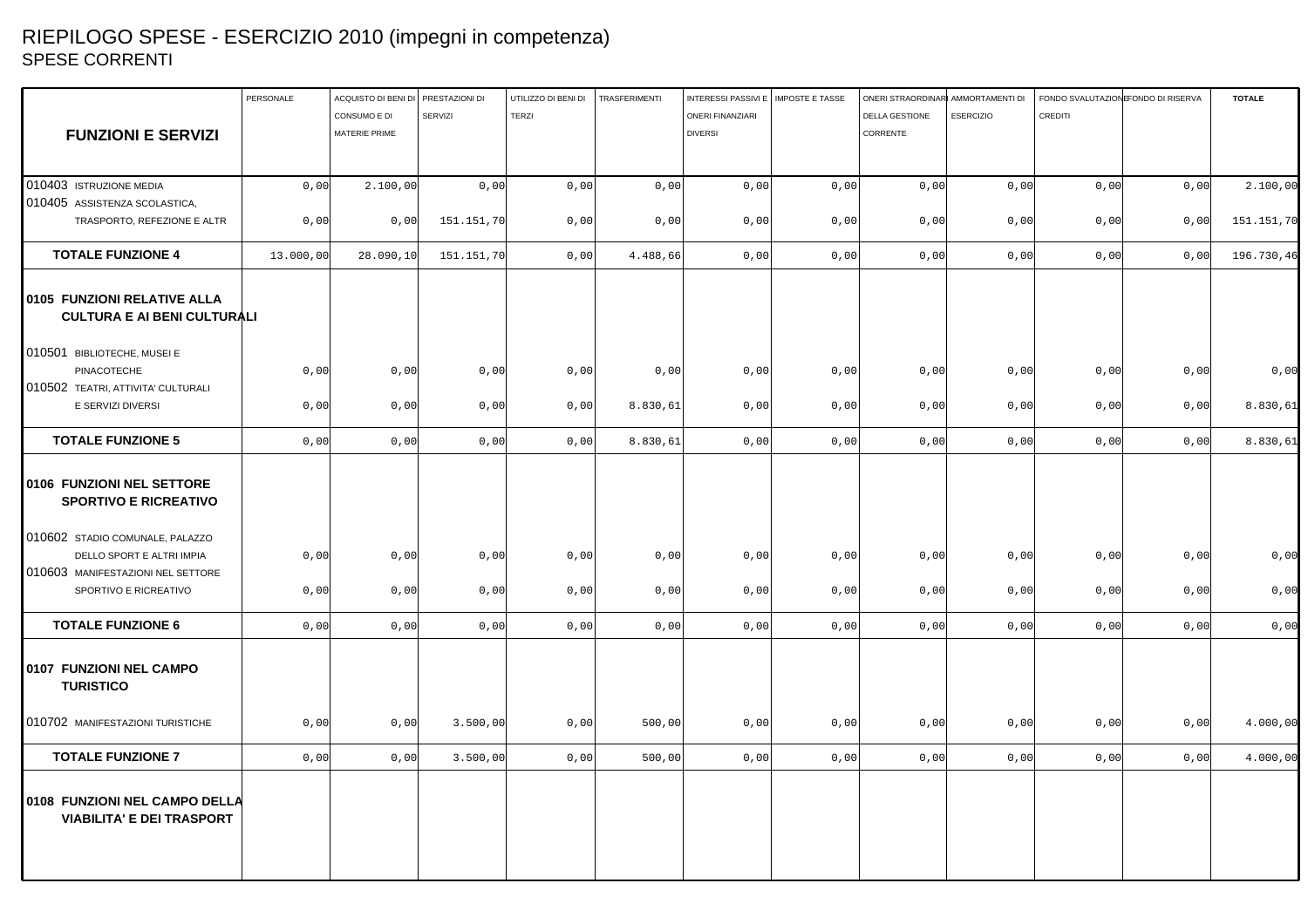## RIEPILOGO SPESE - ESERCIZIO 2010 (impegni in competenza) SPESE CORRENTI

|                                                                   | PERSONALE | ACQUISTO DI BENI DI PRESTAZIONI DI |                | UTILIZZO DI BENI DI | TRASFERIMENTI | INTERESSI PASSIVI E   IMPOSTE E TASSE |      | ONERI STRAORDINARI AMMORTAMENTI DI | FONDO SVALUTAZIONE ONDO DI RISERVA |      | <b>TOTALE</b> |
|-------------------------------------------------------------------|-----------|------------------------------------|----------------|---------------------|---------------|---------------------------------------|------|------------------------------------|------------------------------------|------|---------------|
|                                                                   |           | CONSUMO E DI                       | <b>SERVIZI</b> | <b>TERZI</b>        |               | <b>ONERI FINANZIARI</b>               |      | DELLA GESTIONE<br><b>ESERCIZIO</b> | <b>CREDITI</b>                     |      |               |
| <b>FUNZIONI E SERVIZI</b>                                         |           | <b>MATERIE PRIME</b>               |                |                     |               | <b>DIVERSI</b>                        |      | CORRENTE                           |                                    |      |               |
|                                                                   |           |                                    |                |                     |               |                                       |      |                                    |                                    |      |               |
|                                                                   |           |                                    |                |                     |               |                                       |      |                                    |                                    |      |               |
| 010801 VIABILITA', CIRCOLAZIONE                                   |           |                                    |                |                     |               |                                       |      |                                    |                                    |      |               |
| STRADALE E SERVIZI CONNES                                         | 0,00      | 10.354,07                          | 22.330,68      | 0,00                | 0,00          | 0,00                                  | 0,00 | 0,00<br>0,00                       | 0,00                               | 0,00 | 32.684,75     |
| 010802 ILLUMINAZIONE PUBBLICA E                                   |           |                                    |                |                     |               |                                       |      |                                    |                                    |      |               |
| SERVIZI CONNESSI                                                  | 0,00      | 0,00                               | 76.531,00      | 0,00                | 0,00          | 2.343, 10                             | 0,00 | 0,00<br>0,00                       | 0,00                               | 0,00 | 78.874,10     |
| <b>TOTALE FUNZIONE 8</b>                                          | 0,00      | 10.354,07                          | 98.861,68      | 0,00                | 0,00          | 2.343,10                              | 0,00 | 0,00<br>0,00                       | 0,00                               | 0,00 | 111.558,85    |
| 0109 FUNZIONI DI GESTIONE DEL<br><b>TERRITORIO E DELL'AMBIENT</b> |           |                                    |                |                     |               |                                       |      |                                    |                                    |      |               |
| 010901 URBANISTICA E GESTIONE DEL                                 |           |                                    |                |                     |               |                                       |      |                                    |                                    |      |               |
| <b>TERRITORIO</b>                                                 | 0,00      | 0,00                               | 13.460,00      | 0,00                | 0,00          | 0,00                                  | 0,00 | 0,00<br>0,00                       | 0,00                               | 0,00 | 13.460,00     |
| 010902 EDILIZIA RESIDENZIALE                                      |           |                                    |                |                     |               |                                       |      |                                    |                                    |      |               |
| PUBBLICA ED EDILIZIA POPOLAR                                      | 0,00      | 0,00                               | 0,00           | 0,00                | 0,00          | 0,00                                  | 0,00 | 0,00<br>0,00                       | 0,00                               | 0,00 | 0,00          |
| 010903 SERVIZI DI PROTEZIONE CIVILE                               | 0,00      | 0,00                               | 0,00           | 0,00                | 0,00          | 0,00                                  | 0,00 | 0,00<br>0,00                       | 0,00                               | 0,00 | 0,00          |
| 010904 SERVIZIO IDRICO INTEGRATO                                  | 60.310,00 | 220.561,10                         | 0,00           | 0,00                | 0,00          | 0,00                                  | 0,00 | 0,00<br>0,00                       | 0,00                               | 0,00 | 280.871,10    |
| 010905 SERVIZIO SMALTIMENTO RIFIUTI                               | 28.650,00 | 11.121.15                          | 135.453,20     | 80.000,00           | 0,00          | 0,00                                  | 0,00 | 0,00<br>0,00                       | 0,00                               | 0,00 | 255.224,35    |
|                                                                   |           |                                    |                |                     |               |                                       |      |                                    |                                    |      |               |
| <b>TOTALE FUNZIONE 9</b>                                          | 88.960,00 | 231.682,25                         | 148.913,20     | 80.000,00           | 0,00          | 0,00                                  | 0,00 | 0,00<br>0,00                       | 0,00                               | 0,00 | 549.555,45    |
| 0110 FUNZIONI NEL SETTORE<br><b>SOCIALE</b>                       |           |                                    |                |                     |               |                                       |      |                                    |                                    |      |               |
| 011001 ASILI NIDO, SERVIZI PER                                    |           |                                    |                |                     |               |                                       |      |                                    |                                    |      |               |
| L'INFANZIA E PER I MINORI                                         | 0,00      | 0,00                               | 0,00           | 0,00                | 0,00          | 0,00                                  | 0,00 | 0,00<br>0,00                       | 0,00                               | 0,00 | 0,00          |
| 011003 STRUTTURE RESIDENZ. E DI                                   |           |                                    |                |                     |               |                                       |      |                                    |                                    |      |               |
| RICOVERO PER ANZIANI                                              | 0,00      | 0,00                               | 3.778,69       | 0,00                | 0,00          | 0,00                                  | 0,00 | 0,00<br>0,00                       | 0,00                               | 0,00 | 3.778,69      |
| 011004 ASSISTENZA BENEFICENZA                                     |           |                                    |                |                     |               |                                       |      |                                    |                                    |      |               |
| PUBBLICA E SERVIZI PERSONA                                        | 0,00      | 0,00                               | 10.000,00      | 0,00                | 595,00        | 0,00                                  | 0,00 | 0,00<br>0,00                       | 0,00                               | 0,00 | 10.595,00     |
| 011005 SERVIZIO NECROSCOPICO E                                    |           |                                    |                |                     |               |                                       |      |                                    |                                    |      |               |
| <b>CIMITERIALE</b>                                                | 0,00      | 4.209,00                           | 0,00           | 0,00                | 0,00          | 0,00                                  | 0,00 | 0,00<br>0,00                       | 0,00                               | 0,00 | 4.209,00      |
| <b>TOTALE FUNZIONE 10</b>                                         | 0,00      | 4.209,00                           | 13.778,69      | 0,00                | 595,00        | 0,00                                  | 0,00 | 0,00<br>0,00                       | 0,00                               | 0,00 | 18.582,69     |
| 0111 FUNZIONI NEL CAMPO DELLO<br><b>SVILUPPO ECONOMICO</b>        |           |                                    |                |                     |               |                                       |      |                                    |                                    |      |               |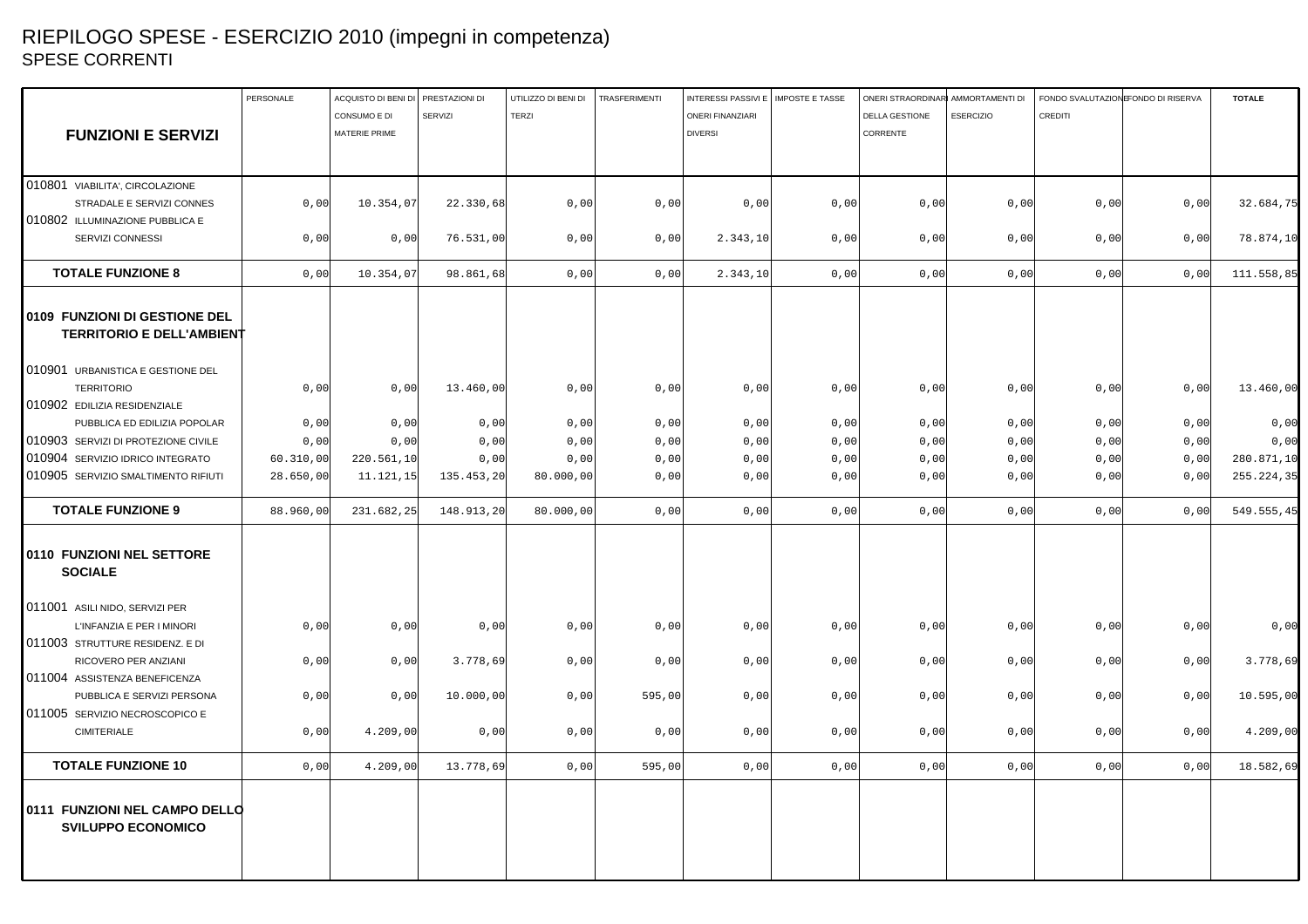## RIEPILOGO SPESE - ESERCIZIO 2010 (impegni in competenza) SPESE CORRENTI

|                                                       | PERSONALE  | ACQUISTO DI BENI DI PRESTAZIONI DI |            | UTILIZZO DI BENI DI | TRASFERIMENTI | INTERESSI PASSIVI E   IMPOSTE E TASSE |      | ONERI STRAORDINARI AMMORTAMENTI DI |              | FONDO SVALUTAZION FONDO DI RISERVA | <b>TOTALE</b>       |
|-------------------------------------------------------|------------|------------------------------------|------------|---------------------|---------------|---------------------------------------|------|------------------------------------|--------------|------------------------------------|---------------------|
|                                                       |            | CONSUMO E DI                       | SERVIZI    | TERZI               |               | ONERI FINANZIARI                      |      | DELLA GESTIONE<br><b>ESERCIZIO</b> | CREDITI      |                                    |                     |
| <b>FUNZIONI E SERVIZI</b>                             |            | MATERIE PRIME                      |            |                     |               | <b>DIVERSI</b>                        |      | CORRENTE                           |              |                                    |                     |
|                                                       |            |                                    |            |                     |               |                                       |      |                                    |              |                                    |                     |
| 011101 AFFISSIONI E PUBBLICITA'                       | 0,00       | 282,00                             | 0,00       | 0,00                | 0,00          | 0,00                                  | 0,00 | 0,00                               | 0,00<br>0,00 | 0,00                               | 282,00              |
| <b>TOTALE FUNZIONE 11</b>                             | 0,00       | 282,00                             | 0,00       | 0,00                | 0,00          | 0,00                                  | 0,00 | 0,00                               | 0,00<br>0,00 | 0,00                               | 282,00              |
| 0112 FUNZIONI RELATIVE A<br><b>SERVIZI PRODUTTIVI</b> |            |                                    |            |                     |               |                                       |      |                                    |              |                                    |                     |
| 011205 FARMACIE                                       | 0,00       | 0,00                               | 0,00       | 0,00                | 0,00          | 0,00                                  | 0,00 | 0,00                               | 0,00<br>0,00 | 0,00                               | 0,00                |
| 011206 ALTRI SERVIZI PRODUTTIVI                       | 0,00       | 0,00                               | 0,00       | 0,00                | 13.236,00     | 0,00                                  | 0,00 | 0,00                               | 0,00<br>0,00 | 0,00                               | 13.236,00           |
| <b>TOTALE FUNZIONE 12</b>                             | 0,00       | 0,00                               | 0,00       | 0,00                | 13.236,00     | 0,00                                  | 0,00 | 0,00                               | 0,00<br>0,00 | 0,00                               | 13.236,00           |
| <b>TOTALE TITOLO 1</b>                                | 531.974,16 | 356.141,22                         | 499.261,22 | 84.000,00           | 35.503,67     | 47.440,03                             | 0,00 | 26.819,35                          | 0,00<br>0,00 |                                    | $0,00$ 1.581.139,65 |
|                                                       |            |                                    |            |                     |               |                                       |      |                                    |              |                                    |                     |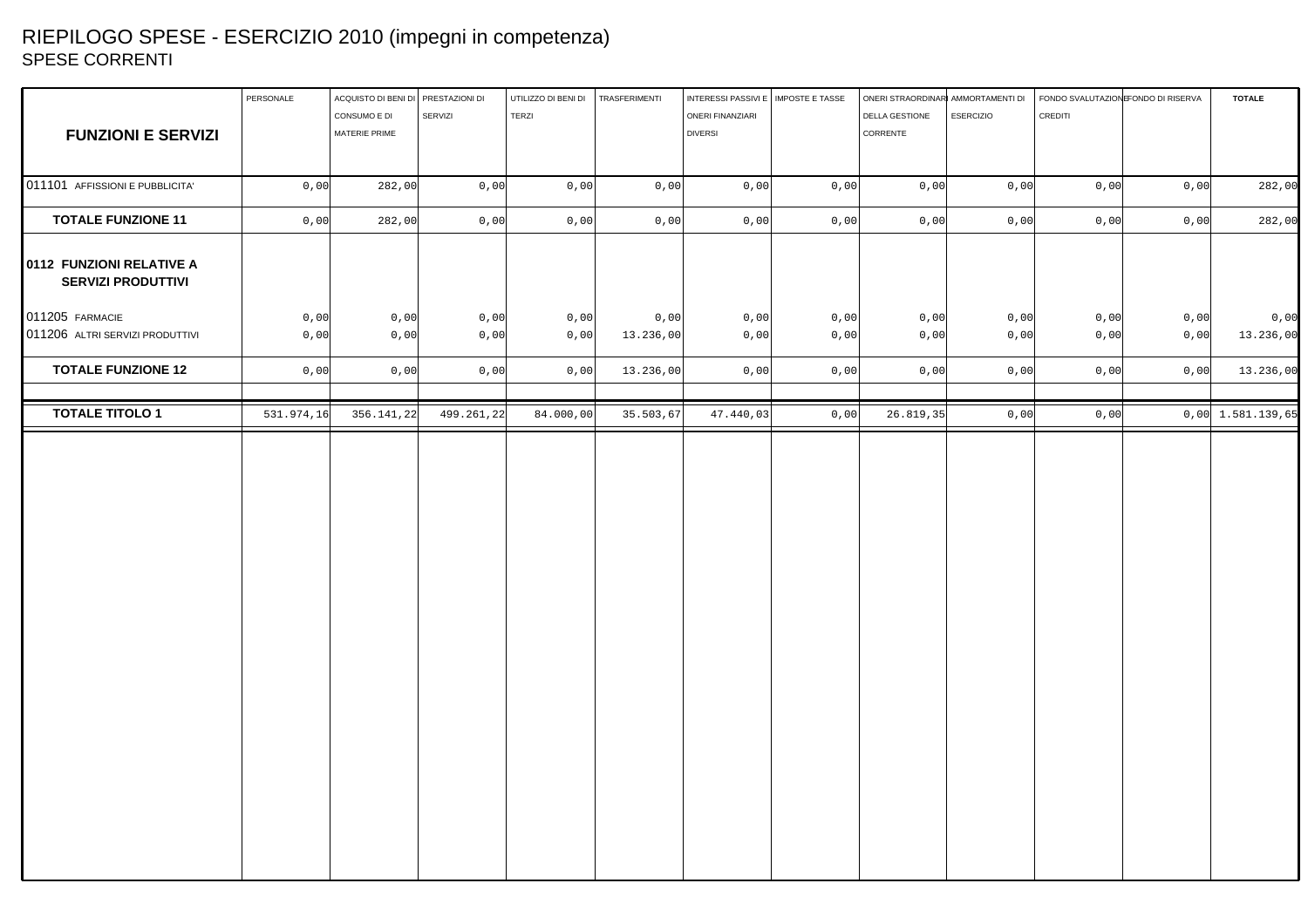# RIEPILOGO SPESE - ESERCIZIO 2010 (impegni in competenza) SPESE IN CONTO CAPITALE

|                                                                   | ACQUISIZIONI DI<br><b>BENI IMMOBILI</b> | <b>ESPROPRI</b> | ACQUISTO DI BENI<br><b>SPECIFICI PER</b> | UTILIZZO DI BENI DI<br><b>TERZI PER</b> | <b>ACQUISIZIONI BENI</b><br>MOBILI MACCHINE E | <b>INCARICHI</b><br>PROFESSIONALI | <b>TRASFERIMENTI DI</b><br>CAPITALI | PARTECIPAZIONI<br><b>AZIONARIE</b> | CONFERIMENTI DI<br>CAPITALI | CONCESSIONI DI<br>CREDITI E | Classificazione non<br>presente | <b>TOTALE</b> |
|-------------------------------------------------------------------|-----------------------------------------|-----------------|------------------------------------------|-----------------------------------------|-----------------------------------------------|-----------------------------------|-------------------------------------|------------------------------------|-----------------------------|-----------------------------|---------------------------------|---------------|
| <b>FUNZIONI E SERVIZI</b>                                         |                                         |                 | REALIZZAZIONI IN                         | REALIZZAZIONI IN                        | ATTREZZATURE                                  | <b>ESTERNI</b>                    |                                     |                                    |                             | <b>ANTICIPAZIONI</b>        |                                 |               |
|                                                                   |                                         |                 | <b>ECONOMIA</b>                          | <b>ECONOMIE</b>                         |                                               |                                   |                                     |                                    |                             |                             |                                 |               |
|                                                                   |                                         |                 |                                          |                                         |                                               |                                   |                                     |                                    |                             |                             |                                 |               |
| 0201 FUNZIONI GENERALI DI                                         |                                         |                 |                                          |                                         |                                               |                                   |                                     |                                    |                             |                             |                                 |               |
| <b>AMMINISTRAZ.</b><br><b>GESTIONE, CONTROL</b>                   |                                         |                 |                                          |                                         |                                               |                                   |                                     |                                    |                             |                             |                                 |               |
|                                                                   |                                         |                 |                                          |                                         |                                               |                                   |                                     |                                    |                             |                             |                                 |               |
| 020102 SEGRETERIA                                                 |                                         |                 |                                          |                                         |                                               |                                   |                                     |                                    |                             |                             |                                 |               |
| <b>GENERALE, PERSONALE E</b>                                      |                                         |                 |                                          |                                         |                                               |                                   |                                     |                                    |                             |                             |                                 |               |
| ORGANIZZAZIONE                                                    | 0,00                                    | 0,00            | 0,00                                     | 0,00                                    | 0,00                                          | 0,00                              | 0,00                                | 0,00                               | 0,00                        | 0,00                        | 0,00                            | 0,00          |
| 020105 GESTIONE DI BENI DEMANIALI E                               |                                         |                 |                                          |                                         |                                               |                                   |                                     |                                    |                             |                             |                                 |               |
| PATRIMONIALI                                                      | 0,00                                    | 0,00            | 0,00                                     | 0,00                                    | 0,00                                          | 0,00                              | 0,00                                | 0,00                               | 0,00                        | 0,00                        | 0,00                            | 0,00          |
| 020108 ALTRI SERVIZI GENERALI                                     | 390,59                                  | 0,00            | 0,00                                     | 0,00                                    | 0,00                                          | 0,00                              | 0,00                                | 0,00                               | 0,00                        | 0,00                        | 0,00                            | 390,59        |
| <b>TOTALE FUNZIONE 1</b>                                          | 390,59                                  | 0,00            | 0,00                                     | 0,00                                    | 0,00                                          | 0,00                              | 0,00                                | 0,00                               | 0,00                        | 0,00                        | 0,00                            | 390,59        |
| 0203 FUNZIONI DI POLIZIA<br><b>MUNICIPALE</b>                     |                                         |                 |                                          |                                         |                                               |                                   |                                     |                                    |                             |                             |                                 |               |
| 020301 POLIZIA MUNICIPALE                                         | 0,00                                    | 0,00            | 0,00                                     | 0,00                                    | 0,00                                          | 0,00                              | 0,00                                | 0,00                               | 0,00                        | 0,00                        | 0,00                            | 0,00          |
| <b>TOTALE FUNZIONE 3</b>                                          | 0,00                                    | 0,00            | 0,00                                     | 0,00                                    | 0,00                                          | 0,00                              | 0,00                                | 0,00                               | 0,00                        | 0,00                        | 0,00                            | 0,00          |
| 0204 FUNZIONI DI ISTRUZIONE<br><b>PUBBLICA</b>                    |                                         |                 |                                          |                                         |                                               |                                   |                                     |                                    |                             |                             |                                 |               |
| 020401 SCUOLA MATERNA                                             | 0,00                                    | 0,00            | 0,00                                     | 0,00                                    | 0,00                                          | 0,00                              | 0,00                                | 0,00                               | 0,00                        | 0,00                        | 0,00                            | 0,00          |
| 020402 ISTRUZIONE ELEMENTARE                                      | 814.627,64                              | 0,00            | 0,00                                     | 0,00                                    | 0,00                                          | 0,00                              | 0,00                                | 0,00                               | 0,00                        | 0,00                        | 0,00                            | 814.627,64    |
| 020405 ASSISTENZA SCOLASTICA,                                     |                                         |                 |                                          |                                         |                                               |                                   |                                     |                                    |                             |                             |                                 |               |
| TRASPORTO, REFEZIONE E ALTR                                       | 0,00                                    | 0,00            | 0,00                                     | 0,00                                    | 0,00                                          | 0,00                              | 0,00                                | 0,00                               | 0,00                        | 0,00                        | 0,00                            | 0,00          |
| <b>TOTALE FUNZIONE 4</b>                                          | 814.627,64                              | 0,00            | 0,00                                     | 0,00                                    | 0,00                                          | 0,00                              | 0,00                                | 0,00                               | 0,00                        | 0,00                        | 0,00                            | 814.627,64    |
| 0205 FUNZIONI RELATIVE ALLA<br><b>CULTURA E AI BENI CULTURALI</b> |                                         |                 |                                          |                                         |                                               |                                   |                                     |                                    |                             |                             |                                 |               |
|                                                                   |                                         |                 |                                          |                                         |                                               |                                   |                                     |                                    |                             |                             |                                 |               |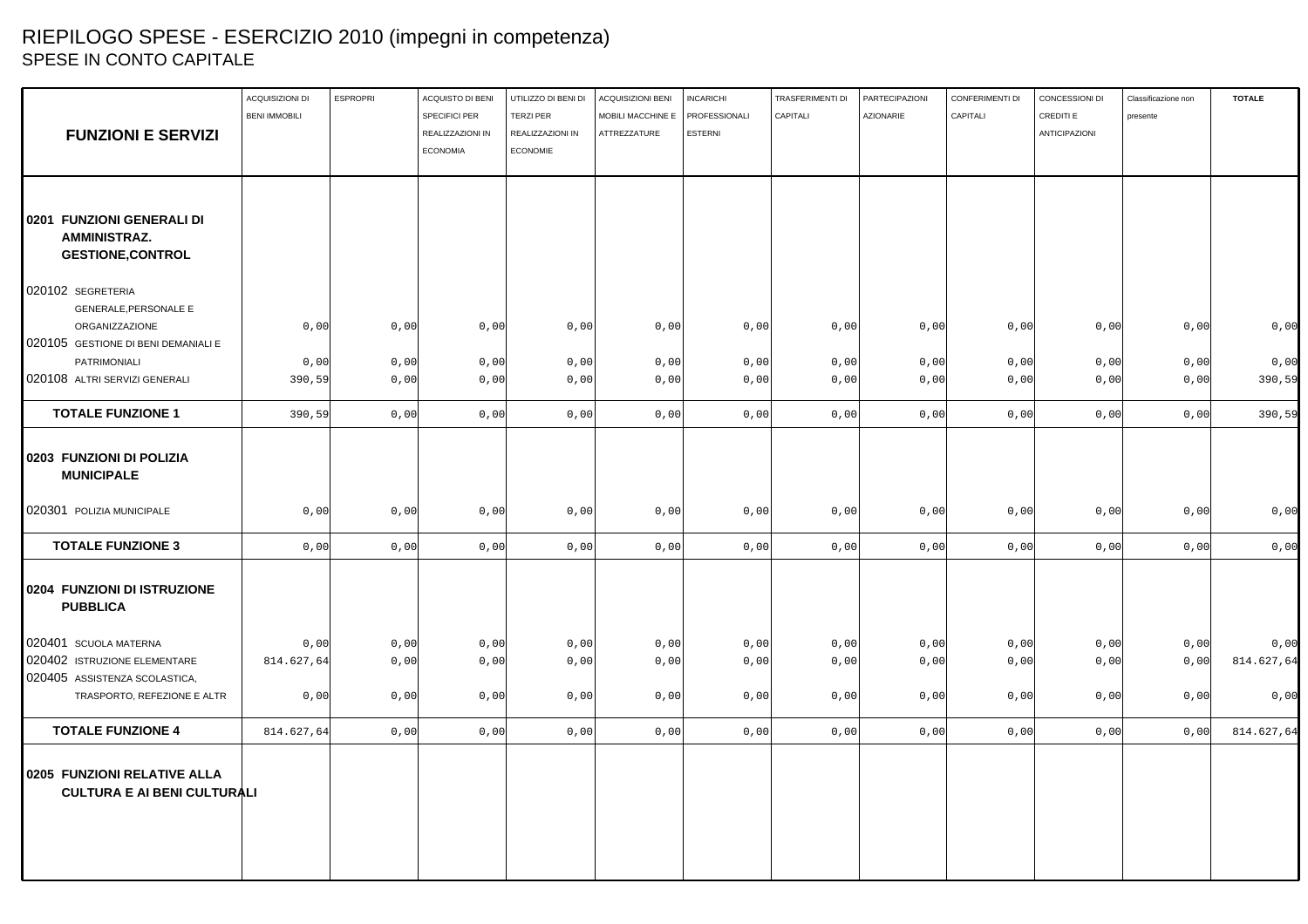## RIEPILOGO SPESE - ESERCIZIO 2010 (impegni in competenza) SPESE IN CONTO CAPITALE

|                                                                   | ACQUISIZIONI DI      | <b>ESPROPRI</b> | ACQUISTO DI BENI                  | UTILIZZO DI BENI DI                  | ACQUISIZIONI BENI                 | <b>INCARICHI</b>                | TRASFERIMENTI DI | PARTECIPAZIONI   | CONFERIMENTI DI | CONCESSIONI DI             | Classificazione non | <b>TOTALE</b> |
|-------------------------------------------------------------------|----------------------|-----------------|-----------------------------------|--------------------------------------|-----------------------------------|---------------------------------|------------------|------------------|-----------------|----------------------------|---------------------|---------------|
| <b>FUNZIONI E SERVIZI</b>                                         | <b>BENI IMMOBILI</b> |                 | SPECIFICI PER<br>REALIZZAZIONI IN | <b>TERZI PER</b><br>REALIZZAZIONI IN | MOBILI MACCHINE E<br>ATTREZZATURE | PROFESSIONALI<br><b>ESTERNI</b> | CAPITALI         | <b>AZIONARIE</b> | CAPITALI        | CREDITI E<br>ANTICIPAZIONI | presente            |               |
|                                                                   |                      |                 | <b>ECONOMIA</b>                   | <b>ECONOMIE</b>                      |                                   |                                 |                  |                  |                 |                            |                     |               |
| 020502 TEATRI, ATTIVITA' CULTURALI                                |                      |                 |                                   |                                      |                                   |                                 |                  |                  |                 |                            |                     |               |
| E SERVIZI DIVERSI                                                 | 0,00                 | 0,00            | 0,00                              | 0,00                                 | 0,00                              | 0,00                            | 0,00             | 0,00             | 0,00            | 0,00                       | 0,00                | 0,00          |
| <b>TOTALE FUNZIONE 5</b>                                          | 0,00                 | 0,00            | 0,00                              | 0,00                                 | 0,00                              | 0,00                            | 0,00             | 0,00             | 0,00            | 0,00                       | 0,00                | 0,00          |
| 0206 FUNZIONI NEL SETTORE<br><b>SPORTIVO E RICREATIVO</b>         |                      |                 |                                   |                                      |                                   |                                 |                  |                  |                 |                            |                     |               |
| 020601 ASSETTO DEL TERRITORIO E                                   |                      |                 |                                   |                                      |                                   |                                 |                  |                  |                 |                            |                     |               |
| PROBLEMI DELL'AMBIENTE                                            | 20.000,00            | 0,00            | 0,00                              | 0,00                                 | 0,00                              | 50.000,00                       | 0,00             | 0,00             | 0,00            | 0,00                       | 0,00                | 70.000,00     |
| 020602 STADIO COMUNALE, PALAZZO<br>DELLO SPORT E ALTRI IMPIA      | 0,00                 | 0,00            | 0,00                              | 0,00                                 | 0,00                              | 0,00                            | 0,00             | 0,00             | 0,00            | 0,00                       | 0,00                | 0,00          |
| <b>TOTALE FUNZIONE 6</b>                                          | 20.000,00            | 0,00            | 0,00                              | 0,00                                 | 0,00                              | 50.000,00                       | 0,00             | 0,00             | 0,00            | 0,00                       | 0,00                | 70.000,00     |
| 0207 FUNZIONI NEL CAMPO<br><b>TURISTICO</b>                       |                      |                 |                                   |                                      |                                   |                                 |                  |                  |                 |                            |                     |               |
| 020701 VIABILITA' E ILLUMINAZIONE<br><b>PUBBLICA</b>              | 0,00                 | 0,00            | 0,00                              | 0,00                                 | 0,00                              | 0,00                            | 0,00             | 0,00             | 0,00            | 0,00                       | 0,00                | 0,00          |
| <b>TOTALE FUNZIONE 7</b>                                          | 0,00                 | 0,00            | 0,00                              | 0,00                                 | 0,00                              | 0,00                            | 0,00             | 0,00             | 0,00            | 0,00                       | 0,00                | 0,00          |
| 0208 FUNZIONI NEL CAMPO DELLA<br><b>VIABILITA' E DEI TRASPORT</b> |                      |                 |                                   |                                      |                                   |                                 |                  |                  |                 |                            |                     |               |
| 020801 VIABILITA', CIRCOLAZIONE<br>STRADALE E SERVIZI CONNES      | 48.000,00            | 0,00            | 0,00                              | 0,00                                 | 0,00                              | 0,00                            | 0,00             | 0,00             | 0,00            | 0,00                       | 0,00                | 48.000,00     |
| 020802 ILLUMINAZIONE PUBBLICA E<br>SERVIZI CONNESSI               | 0,00                 | 0,00            | 0,00                              | 0,00                                 | 0,00                              | 0,00                            | 0,00             | 0,00             | 0,00            | 0,00                       | 0,00                | 0,00          |
| <b>TOTALE FUNZIONE 8</b>                                          | 48.000,00            | 0,00            | 0,00                              | 0,00                                 | 0,00                              | 0,00                            | 0,00             | 0,00             | 0,00            | 0,00                       | 0,00                | 48.000,00     |
| 0209 FUNZIONI DI GESTIONE DEL<br><b>TERRITORIO E DELL'AMBIENT</b> |                      |                 |                                   |                                      |                                   |                                 |                  |                  |                 |                            |                     |               |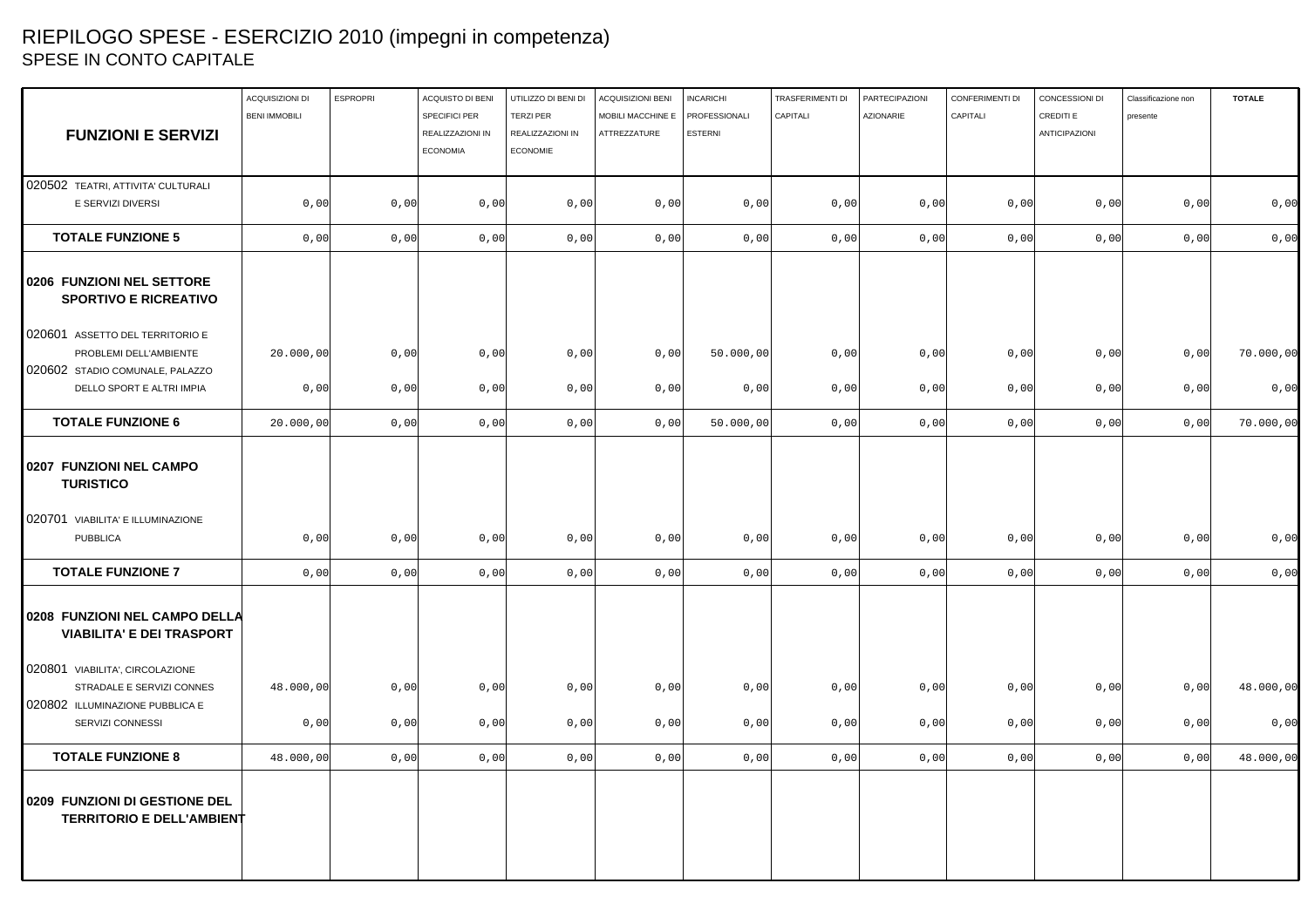# RIEPILOGO SPESE - ESERCIZIO 2010 (impegni in competenza) SPESE IN CONTO CAPITALE

|                                                                                          | ACQUISIZIONI DI      | <b>ESPROPRI</b> | ACQUISTO DI BENI | UTILIZZO DI BENI DI | ACQUISIZIONI BENI | <b>INCARICHI</b> | TRASFERIMENTI DI | PARTECIPAZIONI   | CONFERIMENTI DI | CONCESSIONI DI | Classificazione non | <b>TOTALE</b> |
|------------------------------------------------------------------------------------------|----------------------|-----------------|------------------|---------------------|-------------------|------------------|------------------|------------------|-----------------|----------------|---------------------|---------------|
|                                                                                          | <b>BENI IMMOBILI</b> |                 | SPECIFICI PER    | <b>TERZI PER</b>    | MOBILI MACCHINE E | PROFESSIONALI    | CAPITALI         | <b>AZIONARIE</b> | CAPITALI        | CREDITI E      | presente            |               |
| <b>FUNZIONI E SERVIZI</b>                                                                |                      |                 | REALIZZAZIONI IN | REALIZZAZIONI IN    | ATTREZZATURE      | <b>ESTERNI</b>   |                  |                  |                 | ANTICIPAZIONI  |                     |               |
|                                                                                          |                      |                 | <b>ECONOMIA</b>  | <b>ECONOMIE</b>     |                   |                  |                  |                  |                 |                |                     |               |
|                                                                                          |                      |                 |                  |                     |                   |                  |                  |                  |                 |                |                     |               |
| 020901 URBANISTICA E GESTIONE DEL                                                        |                      |                 |                  |                     |                   |                  |                  |                  |                 |                |                     |               |
| <b>TERRITORIO</b>                                                                        | 0,00                 | 0,00            | 0,00             | 0,00                | 0,00              | 7.956,00         | 35.000,00        | 0,00             | 0,00            | 0,00           | 0,00                | 42.956,00     |
| 020902 EDILIZIA RESIDENZIALE                                                             |                      |                 |                  |                     |                   |                  |                  |                  |                 |                |                     |               |
| PUBBLICA ED EDILIZIA POPOLAR                                                             | 4.830,00             | 0,00            | 0,00             | 0,00                | 0,00              | 0,00             | 0,00             | 0,00             | 0,00            | 0,00           | 0,00                | 4.830,00      |
| 020903 SERVIZI DI PROTEZIONE CIVILE                                                      | 0,00                 | 0,00            | 0,00             | 0,00                | 0,00              | 0,00             | 0,00             | 0,00             | 0,00            | 0,00           | 0,00                | 0,00          |
| 020904 SERVIZIO IDRICO INTEGRATO                                                         | 0,00                 | 0,00            | 0,00             | 0,00                | 0,00              | 0,00             | 0,00             | 0,00             | 0,00            | 0,00           | 0,00                | 0,00          |
| 020905 SERVIZIO SMALTIMENTO RIFIUTI                                                      | 0,00                 | 0,00            | 0,00             | 0,00                | 0,00              | 0,00             | 0,00             | 0,00             | 0,00            | 0,00           | 0,00                | 0,00          |
| 020906 PARCHI, TUTELA AMBIENTALE E                                                       |                      |                 |                  |                     |                   |                  |                  |                  |                 |                |                     |               |
| ALTRI SERVIZI TERRITOR                                                                   | 0,00                 | 0,00            | 0,00             | 0,00                | 0,00              | 0,00             | 0,00             | 0,00             | 0,00            | 0,00           | 0,00                | 0,00          |
| <b>TOTALE FUNZIONE 9</b>                                                                 | 4.830,00             | 0,00            | 0,00             | 0,00                | 0,00              | 7.956,00         | 35.000,00        | 0,00             | 0,00            | 0,00           | 0,00                | 47.786,00     |
| 0210 FUNZIONI NEL SETTORE<br><b>SOCIALE</b>                                              |                      |                 |                  |                     |                   |                  |                  |                  |                 |                |                     |               |
| 021003 STRUTTURE RESIDENZ. E DI<br>RICOVERO PER ANZIANI<br>021004 ASSISTENZA BENEFICENZA | 0,00                 | 0,00            | 0,00             | 0,00                | 0,00              | 0,00             | 0,00             | 0,00             | 0,00            | 0,00           | 0,00                | 0,00          |
| PUBBLICA E SERVIZI PERSONA                                                               | 0,00                 | 0,00            | 0,00             | 0,00                | 0,00              | 0,00             | 0,00             | 0,00             | 0,00            | 0,00           | 0,00                | 0,00          |
| 021005 SERVIZIO NECROSCOPICO E                                                           |                      |                 |                  |                     |                   |                  |                  |                  |                 |                |                     |               |
| <b>CIMITERIALE</b>                                                                       | 0,00                 | 0,00            | 10.000,00        | 0,00                | 0,00              | 0,00             | 0,00             | 0,00             | 0,00            | 0,00           | 0,00                | 10.000,00     |
| <b>TOTALE FUNZIONE 10</b>                                                                | 0,00                 | 0,00            | 10.000,00        | 0,00                | 0,00              | 0,00             | 0,00             | 0,00             | 0,00            | 0,00           | 0,00                | 10.000,00     |
|                                                                                          |                      |                 |                  |                     |                   |                  |                  |                  |                 |                |                     |               |
| <b>TOTALE TITOLO 2</b>                                                                   | 887.848,23           | 0,00            | 10.000,00        | 0,00                | 0,00              | 57.956,00        | 35.000,00        | 0,00             | 0,00            | 0,00           | 0,00                | 990.804,23    |
|                                                                                          |                      |                 |                  |                     |                   |                  |                  |                  |                 |                |                     |               |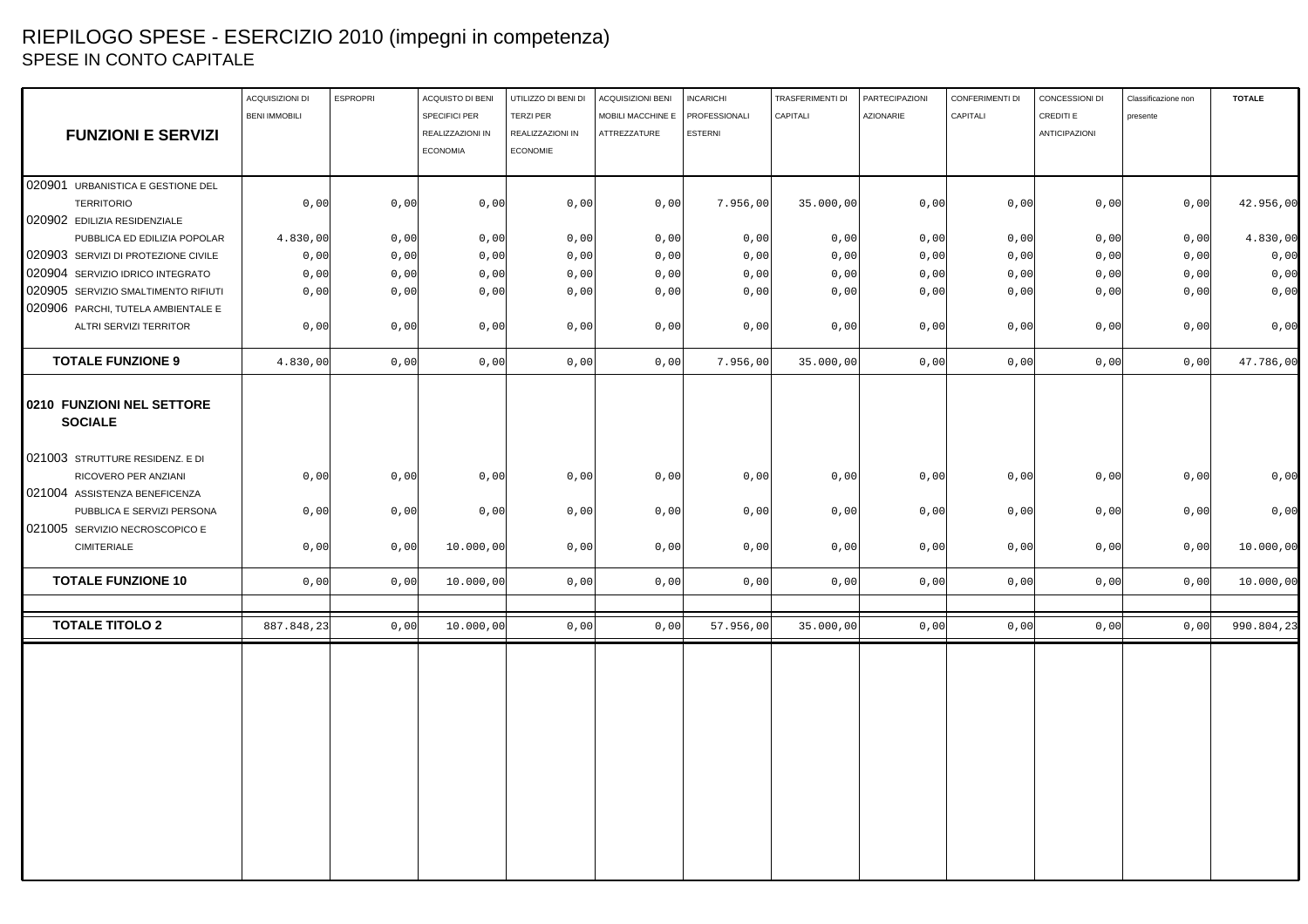# RIEPILOGO SPESE - ESERCIZIO 2010 (impegni in competenza) SPESE PER RIMBORSO DI PRESTITI

| <b>FUNZIONI E SERVIZI</b>                                                    | RIMBORSO PER<br>ANTICIPAZIONI DI<br>CASSA | RIMBORSO DI<br>FINANZIAMENTI A<br>BREVE TERMINE | RIMBORSO DI QUOTA RIMBORSO DI<br>CAPITALE DI MUTUI E PRESTITI<br>PRESTITI | OBBLIGAZIONARI | RIMBORSO DI QUOTA Classificazione non<br>CAPITALE DI DEBITI   presente<br>PLURIENNALI |      | Classificazione non<br>presente | Classificazione non<br>presente | Classificazione non<br>presente | Classificazione non<br>presente | Classificazione non<br>presente | <b>TOTALE</b> |
|------------------------------------------------------------------------------|-------------------------------------------|-------------------------------------------------|---------------------------------------------------------------------------|----------------|---------------------------------------------------------------------------------------|------|---------------------------------|---------------------------------|---------------------------------|---------------------------------|---------------------------------|---------------|
| 0301 FUNZIONI GENERALI DI<br><b>AMMINISTRAZ.</b><br><b>GESTIONE, CONTROL</b> |                                           |                                                 |                                                                           |                |                                                                                       |      |                                 |                                 |                                 |                                 |                                 |               |
| 030103 GESTIONE ECONOMICA,<br>FINANZIARIA, PROGRAMMAZIONE                    | 0,00                                      | 0,00                                            | 71.144,52                                                                 | 0,00           | 0,00                                                                                  | 0,00 | $0,00$                          | 0,00                            | 0,00                            | 0,00                            | 0,00                            | 71.144,52     |
| <b>TOTALE FUNZIONE 1</b>                                                     | 0,00                                      | 0,00                                            | 71.144,52                                                                 | 0,00           | 0,00                                                                                  | 0,00 | 0,00                            | 0,00                            | 0,00                            | 0,00                            | 0,00                            | 71.144,52     |
| <b>TOTALE TITOLO 3</b>                                                       | 0,00                                      | 0,00                                            | 71.144,52                                                                 | 0,00           | 0,00                                                                                  | 0,00 | 0,00                            | 0,00                            | 0,00                            | 0,00                            | 0,00                            | 71.144,52     |
|                                                                              |                                           |                                                 |                                                                           |                |                                                                                       |      |                                 |                                 |                                 |                                 |                                 |               |